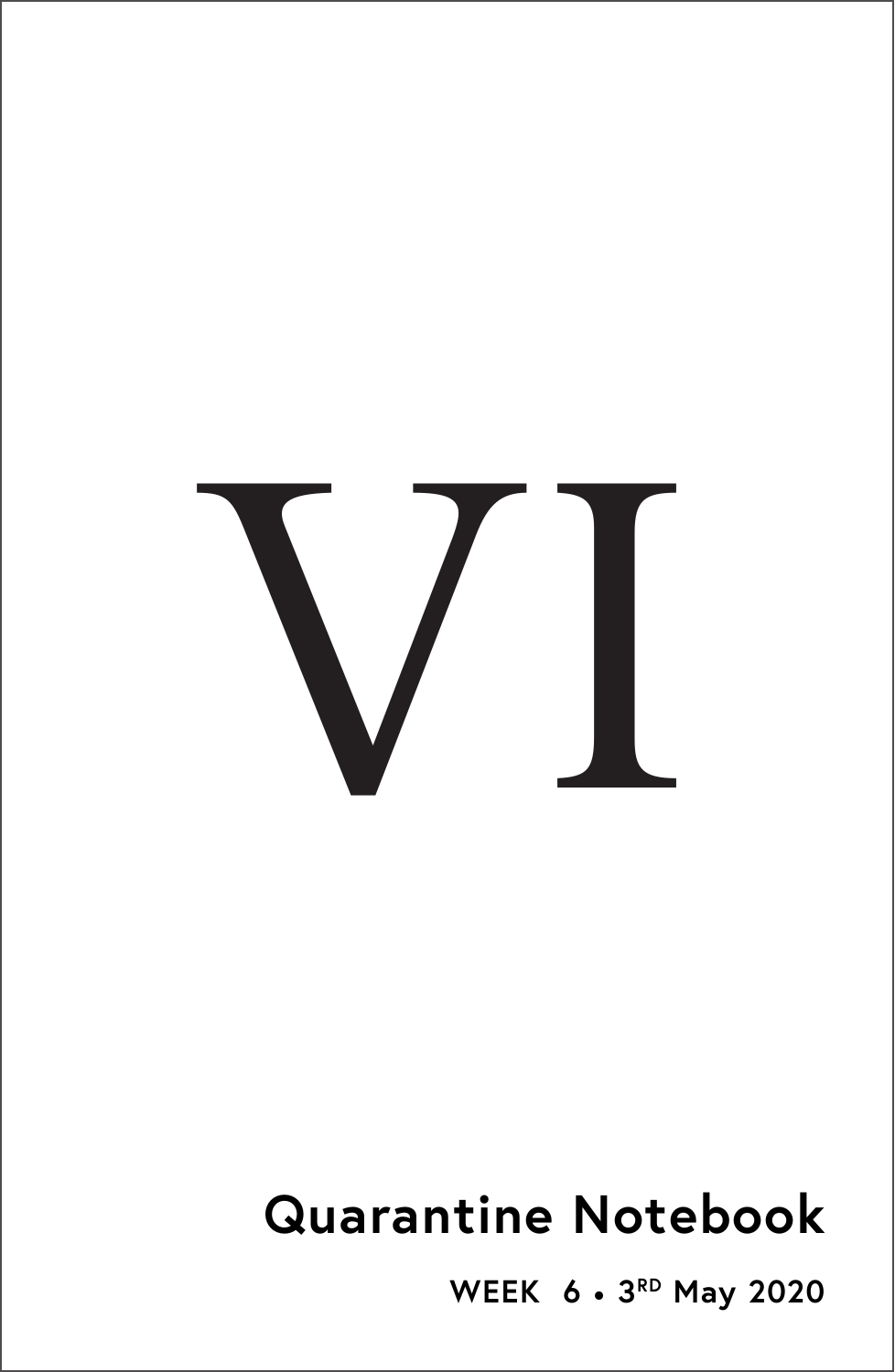# **Quarantine Notebook**

Week 6  $3<sup>RD</sup>$  May 2020

Copyright of each piece of writing in this document belongs to its respective author. © 2020

Permission has been obtained from each author to display this work on the website [www.muscaliet.co.uk.](https://www.muscaliet.co.uk) The website is property of Muscaliet Press.

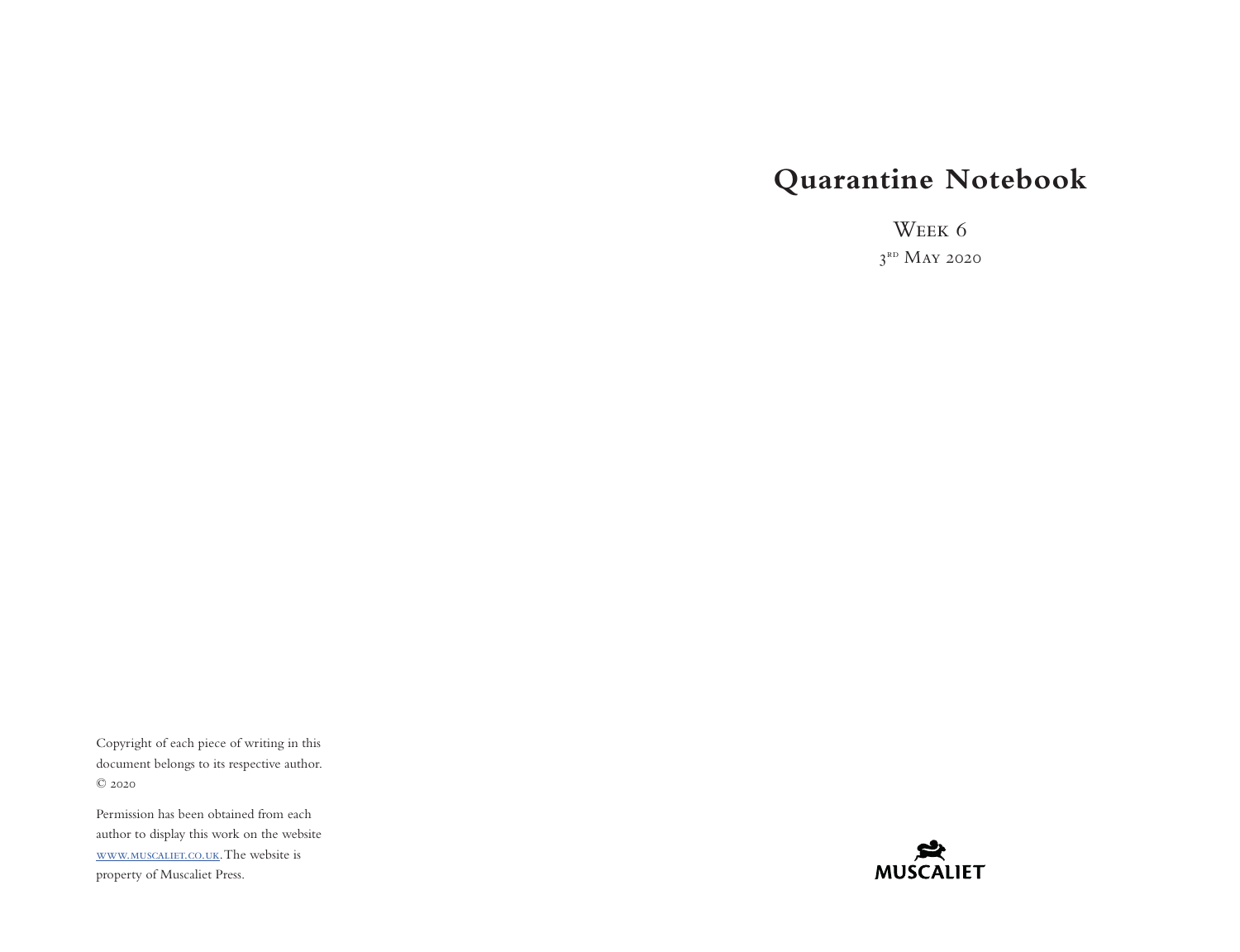# R<sub>ED</sub> MONDAY

Wash your hands of them those shorting the DOW those that shill Bitcoin those puking it out. I see them sneaking

in the dark, drinking from darker toilets reminds me of a time when gutters were the road & air & an 'exchange' meant 'bread' for 'cow'. Tonight's ejection of bowels, red, comes the sell-off, a dead cat's bounce one hanging man & three black crows a busted flush this market's capped.

Buffett says be greedy when others are fearful be thankful when others get out. But I forget. This schooling only somehow spreads to half the bed. In times covert & under covers the rancid-mouthed day's an emptied pit; stats tick up then values collapse I weep for the Moon-boys sold VET & TRON spent along the road to Organon.

Duncan MacKay

## **FURLOUGHED**

*times not of our choosing* Adrienne Rich

Writing on eighty percent feeling deprived short on content missing the crooning even the jaded pottering here among hazy vibes barely speaking

shoehorned in as a bit player clumsily overdubbed in mismatched accents scribbling astrofizz for the beer & popcorn market

time hangs heavy over the mosh pit

on the street as if certain of a future a few fun set pieces abuse & argument light on plot missing the real action stripped

down to a pale facsimile no loop pedal no metrical jams to quicken the pulse simply notching a way up the clinical frailty scale

now only numbers where people were

so many whisked over the top in a culture of carelessness trapped in the hands of a cheery old card coppers on bikes are clearing the beach *be absolute*.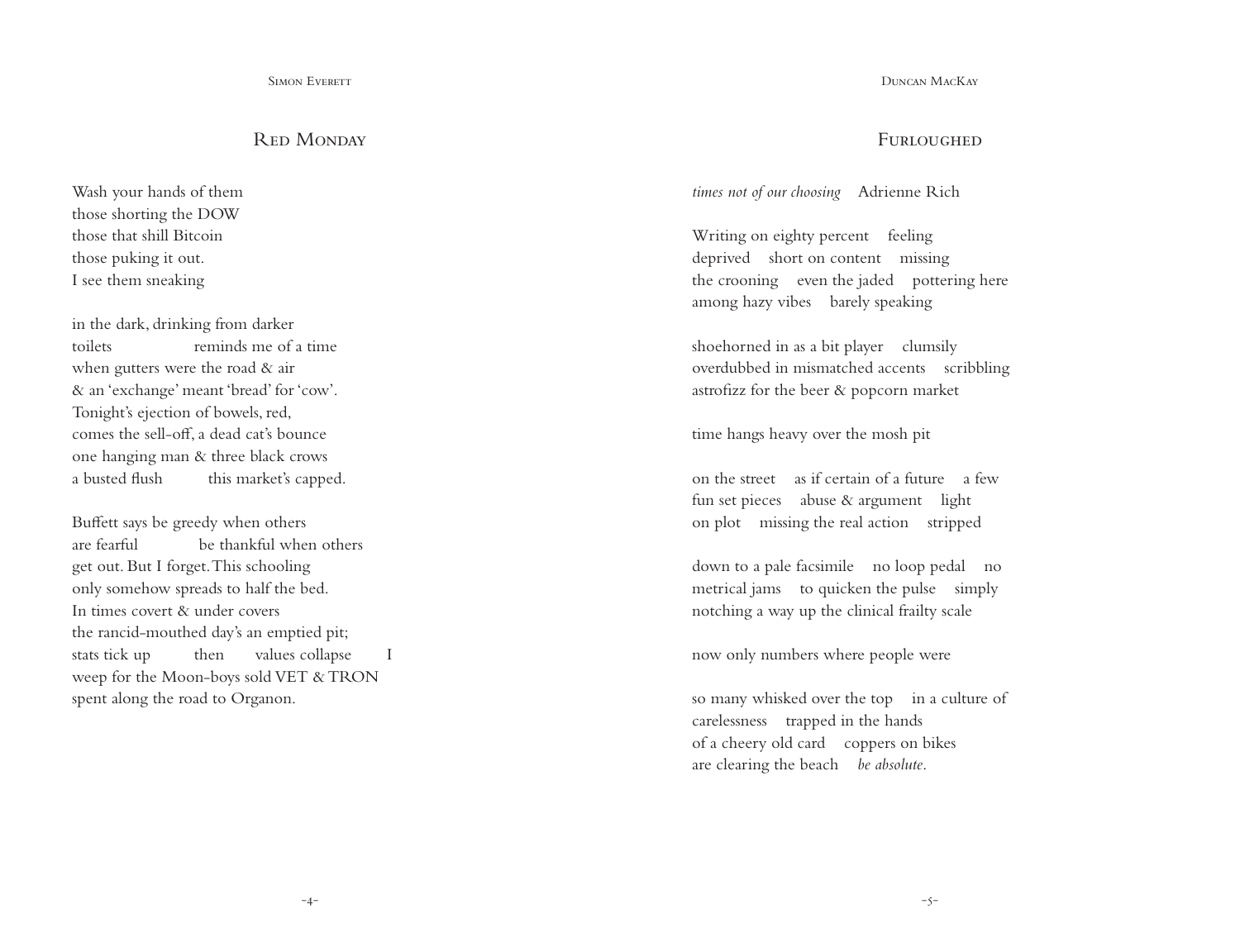#### Ian Brinton

# Looking upwards / looking downwards: SOME REACTIONS TO CONFINEMENT

II

# *Little Dorrit*

In chapter thirteen of Dickens's monumental novel about the stain of imprisonment the reader is introduced to the 'little fiction' by which means Mrs Plornish escapes from the confined living premises of London's Bleeding Heart Yard. The Yard itself is reached by going down a flight of steps 'which formed no part of the original approach' and one could only get out of it 'by a low gateway into a maze of shabby streets, which went about and about, tortuously ascending to the level again.' This infernal region of London is made up of large houses which are divided into tenements in such a manner as to anticipate the account given by Jacob A. Riis in his 1890 publication *How the Other Half Lives*  in which he describes the growth of Lower East Side Manhatten where large houses are divided up 'without regard to light or ventilation, the rate of rent being lower in proportion to space or height from the street.'

Plornish the plasterer ingeniously directs his visitors to the 'parlour' room in which his family live 'by means of a painted hand under his name, on the forefinger of which the artist had depicted a ring and a most elaborate nail of the genteelest form, referring all enquirers to that apartment' and it is the inside of this cramped living-space which affords Mrs Plornish her 'fiction' by means of which one is enabled to 'escape' from the confines of a prison by a leap of the imagination:

> This poetical heightening of the parlour consisted in the wall being painted to represent the exterior of a thatched cottage; the artist having introduced (in as effective a manner as he found compatible with their highly disproportioned dimensions) the real door and window.

The modest sunflower and hollyhock were depicted as flourishing with great luxuriance on this rustic dwelling, while a quantity of dense smoke issuing from the chimney indicated good cheer within, and also, perhaps, that it had not been lately swept. A faithful dog was represented as flying at the legs of the friendly visitor, from the threshold; and a circular pigeon-house, enveloped in a cloud of pigeons, arose from behind the garden-paling.

For the inhabitants of this claustrophobic tenement which exists below the level of the main streets of London this interior decoration is 'a most wonderful deception' and 'it made no difference that Mrs Plornish's eye was some inches above the level of the gable bed-room in the thatch'.

One of the most uplifting versions of this expansion of confined conditions through the use of pictures is, of course, the 1994 film of Stephen King's book, *The Shawshank Redemption*. Over the course of nineteen years Andy Dufresne tunnels an escape route out of his cell with a small rock-hammer whilst covering the hole with the large pinup film photos he has attached to the wall. The sense of time passing is conveyed to us by the shift in style of these iconic photographs: Rita Hayworth is replaced after ten years by Marilyn Monroe's moment in *The Seven Year Itch* where she stands over a subway grating with her dress blowing up and then by Raquel Welch's furred bikini- appearance in *One Million Years BC*. Just as pictures can encourage the mind to escape from the narrow confines of physical space, the truth behind these full-length photographs of film stars is a literal passage to freedom. As Andy says to his friend Red, the truth is simple 'Get busy living or get busy dying': the imprisonment of despair, the absence of hope, is more damning than the walls themselves. In a similar vein the David Lean film of *Great Expectations* ends with the breaking out from the confines of a dead house. In the last scenes Pip enters the grounds of Satis House by passing through a barred gateway the spikes of which emphasise the prison motif. When he sees Estella sitting surrounded by the decay of the past she suggests that she is going to live in this dark confinement for the rest of her life and it is at this point that he shouts 'I have come back to let in the sunlight'. Pulling down the torn and faded curtains he commands her to 'come with me out into the sunlight…Let's start